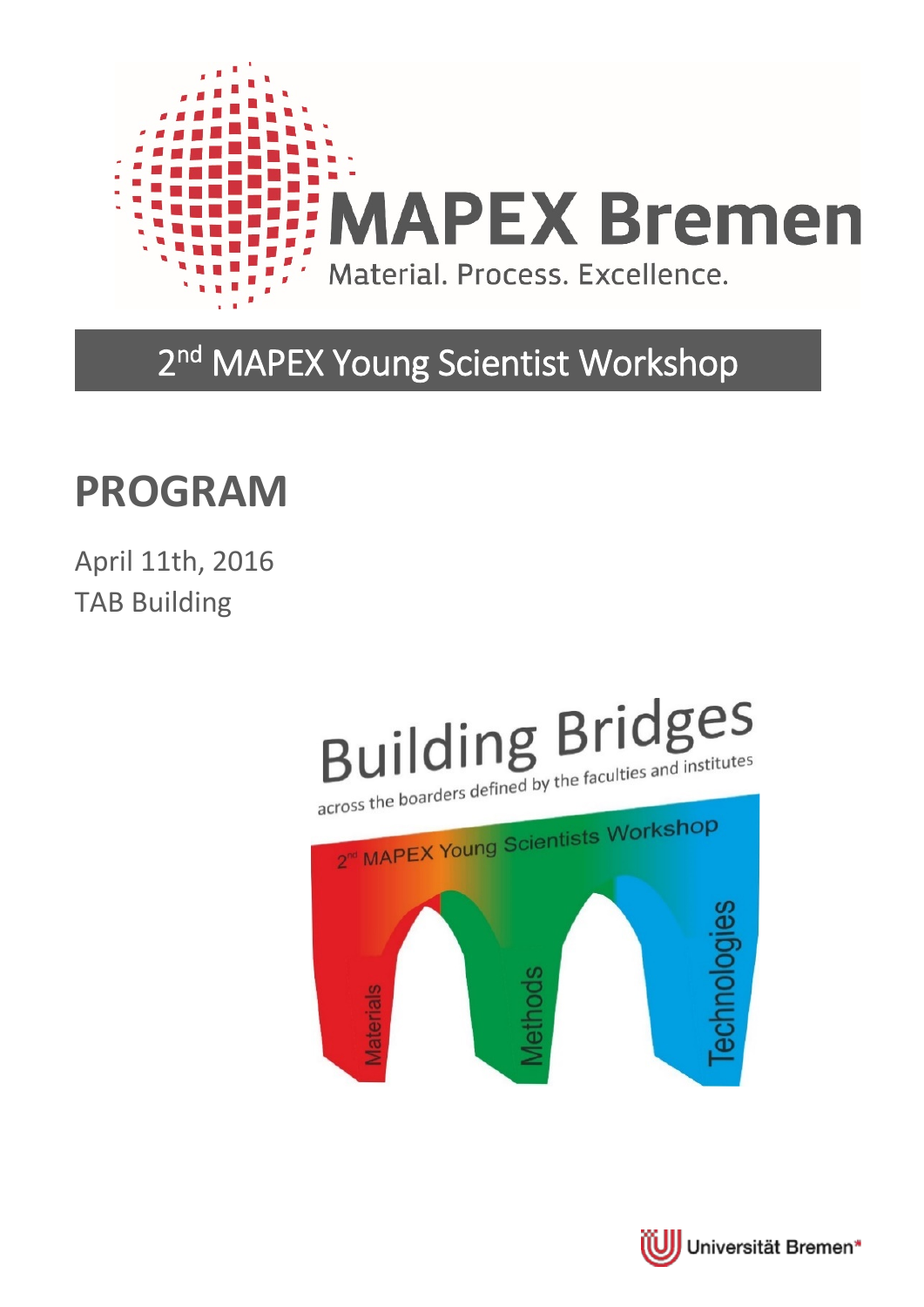### 2<sup>nd</sup> MAPEX Young Scientist Workshop

#### **Overview**

- **8:00** Registration and Poster Mounting
- **8:30** Session 1
- **10:00** Coffee Break
- **10:15** Session 2
- **11:30** Poster Session 1
- **12:30** Lunch Break
- **13:30** Session 3
- **15:00** Poster Session 2
- **16:00** Plenary Lecture
- **17:00** End of Workshop
- **18:00** Social Event (Schwarzlichthof)

#### Session 1

#### **8:30 Welcome note from MAPEX speaker**

*Lucio Colombi Ciacchi, FB4, MAPEX*

#### **8:45 Introduction to MAPEX, Instrument Database, Program**

*Hanna Lührs, MAPEX*

#### **9:00 Atomistic Modelling of Porous Solids - From Fundamental Understanding to Applications**

#### *Michael Fischer, FB5, Crystallography*

This contribution will present illustrative examples from our computational studies of adsorption in crystalline porous materials (focusing on zeolites). After a brief overview of the materials and methods, examples will include force-field based Monte Carlo simulations of gas separation, and density-functional theory studies of water adsorption. In particular, it will be discussed how computational chemistry methods can improve our understanding of the interactions that govern adsorption.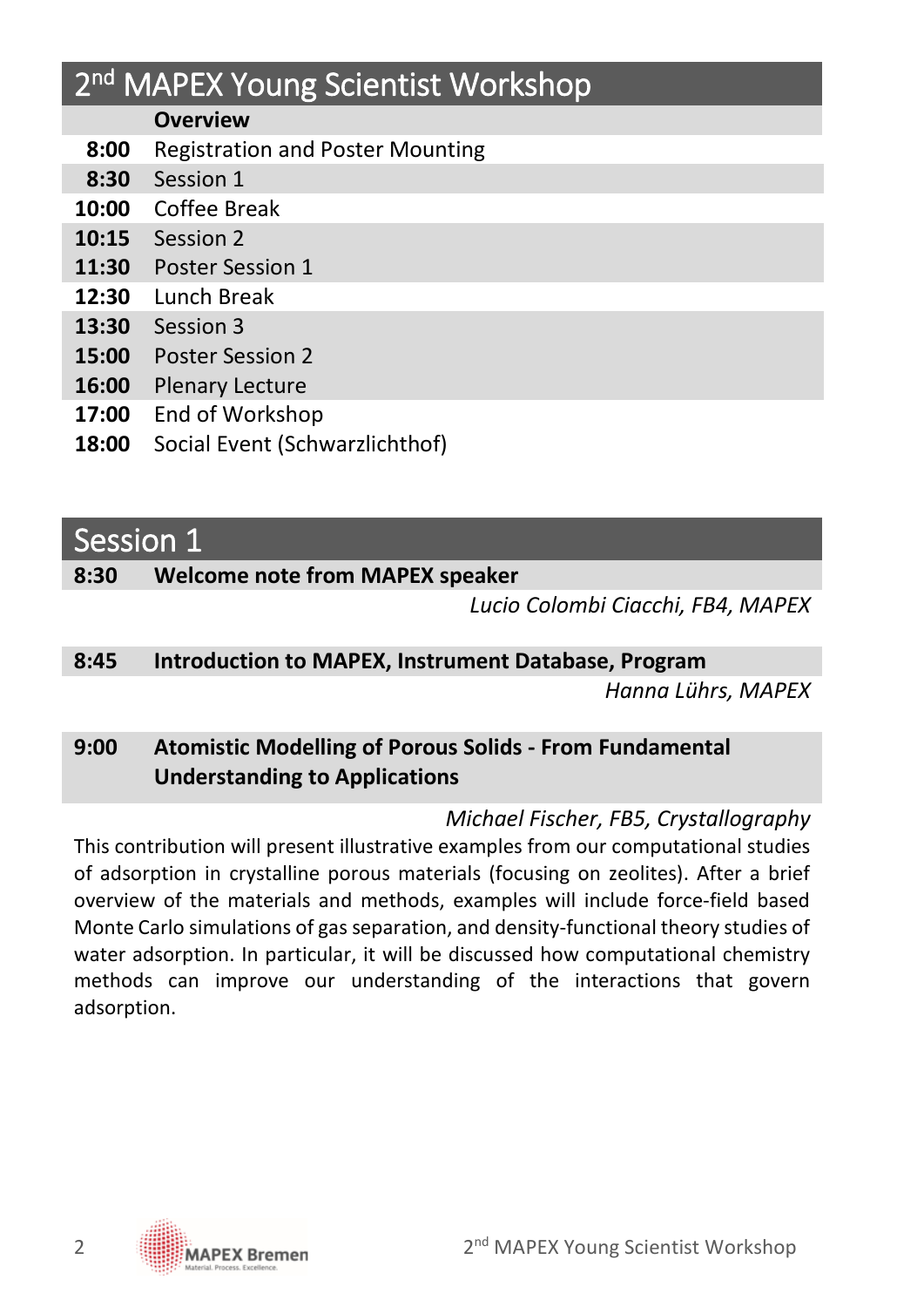#### **9:30 Lightning Presentations**

#### **L1 Aminosilane - Virus Interactions in a Functionalized Ceramic Membrane**

#### *Nils Hildebrand, FB4, BCCMS*

A recently developed aminosilane functionalized ceramic membrane showed a high ability to retain the model virus MS2. We suggest three types of possible interactions. (1) The binding of the positively charged aminosilanes through pores in the virus capsid to reach the negatively charged genome. (2) An adsorption of aminosilanes to expressed binding specific surface groups on the coat proteins. (3) A very selective interaction to the maturation protein embedded asymmetrically in the capsid.

#### **L2 Biomineralization of iron oxyhydroxides on individual ferritin units supported on (bio)silica**

*Steffen Lid, FB4, Hybrid Materials Interfaces Group* We employ individual Ferritin subunits as a template for continuous 2D films. supported on multidimensional oxide scaffolds, by the covalent immobilization of individual Ferritin subunits on chemically and thermally stable templates, such as (bio)silica. A sophisticated combination of experimental and atomistic modelling techniques enable us to develop a material-design protocol based on fundamental physical/chemical knowledge of the investigated biomineralization system.

#### **L3 A new discrete element contact model to simulate the**  mechanical behaviour of TiO<sub>2</sub>-nanoparticles in films and **aggregates**

#### *Jens Laube, FB4, BCCMS*

We use extensive all-atom molecular dynamic simulations and force spectroscopy experiments to investigate the forces between nanoparticles under ambient conditions. The insights from these findings are then incorporated into the discrete element modeling method to investigate the mechanical behaviour of large nanoparticle films in dependence on ambient conditions, film porosity and connectivity.

#### **L4 Injection moulding simulation of natural fibre-reinforced polymers**

*Katharina Albrecht, Hochschule Bremen - Fachrichtung Bionik* Due to growing environmental concerns natural fibre (NF)-reinforced, injection moulded (IM) polymers are an interesting prospect for many applications. As engineers only consider predictable compounds in component development processes, models to simulate NF compounds need to be developed. A first model for NF-reinforced PP was developed to simulate automotive components. Here the transferability to a non-automotive tool (sand moulds) shall be shown, validating the IM simulation by experiments.

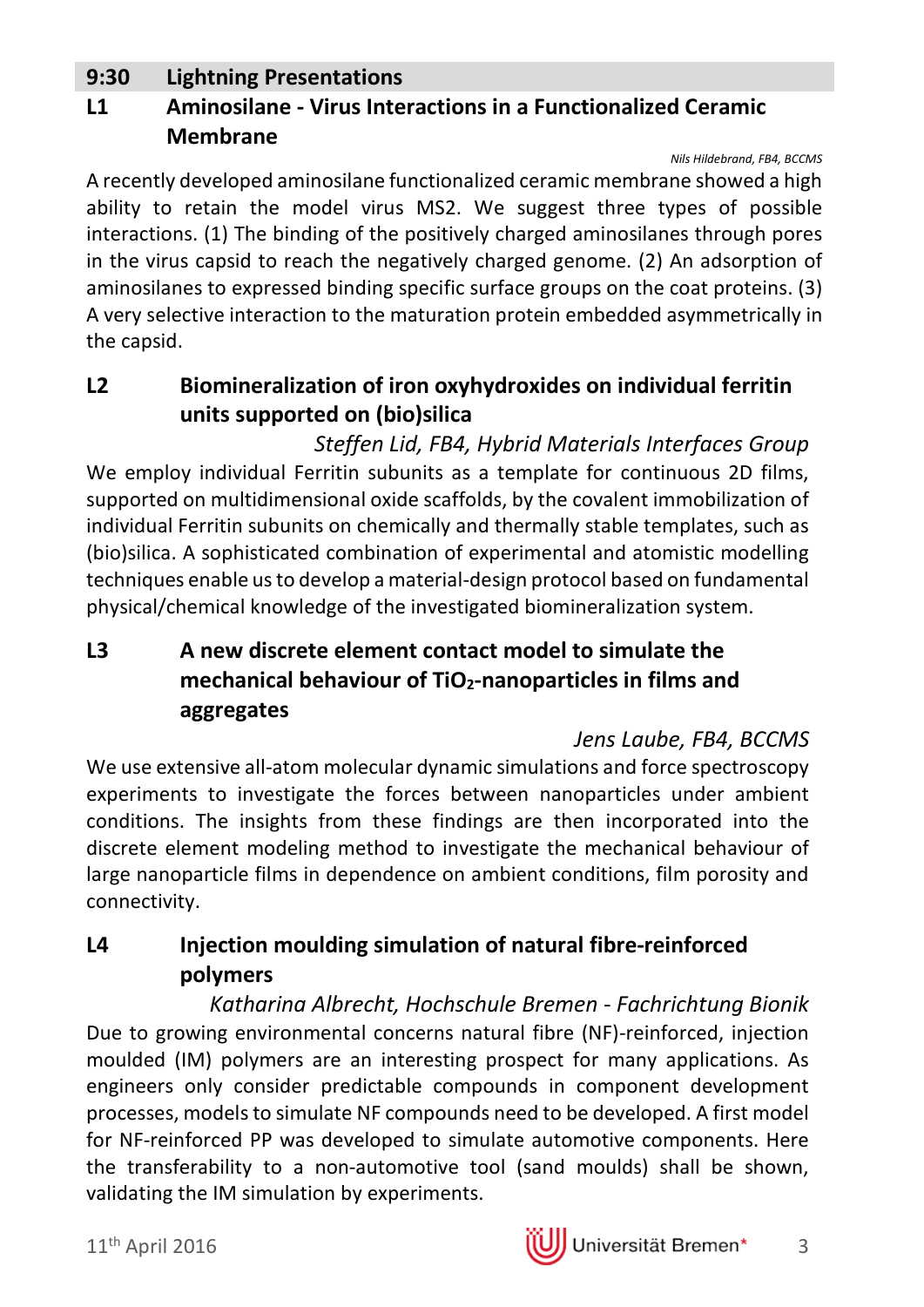**L5 Modelling of the mechanical properties of flax fibre-reinforced composites - Predictability of fibre and composite properties**

*Katharina Haag, Hochschule Bremen - Biomimetics* The scatter in natural fibre properties is known as a bottle neck for their acceptance as reinforcement in structural applications. We show the influence of the fibre properties on the composite performance. Calculation models are applied and show that the properties of flax - reinforced composites can be predicted well and that the scatter of composite properties is much lower than that of fibres. We propose to calculate the reinforcing potential of the fibres based on the composite properties.

#### **L6 Model based correction of tool paths**

*Arne Bloem, FB4, bime*

Model based compensation can increase the dynamic of feed axis while maintaining a consistent accuracy. Especially in the domain of ultra precision manufacturing this is beneficial, since the manufacturing processes are very slow and time consuming. However, this requires a model that satisfies the high requirements of ultra-precision machining. To meet the requirements an adaptive model is developed that adjusts its parameters continuously.

#### **10:00 Coffee break**

### Session 2

#### **10:15 Material-integrated intelligent systems: Challenges and Perspectives**

#### *Dirk Lehmhus, FB4*

As technical vision inspired by natural examples like human skin, materialintegrated intelligent systems are a highly cross-disciplinary topic. Ultimately, these sensorial materials will be processable like today's semi-finished ones, adding sensing and information processing. To achieve this, they must be heterogeneous, incorporating sensors, microelectronics, power supply and communication. Though these elements exist, few of them are optimized for material integration. The talk outlines status and trends, highlighting Bremen research contributions.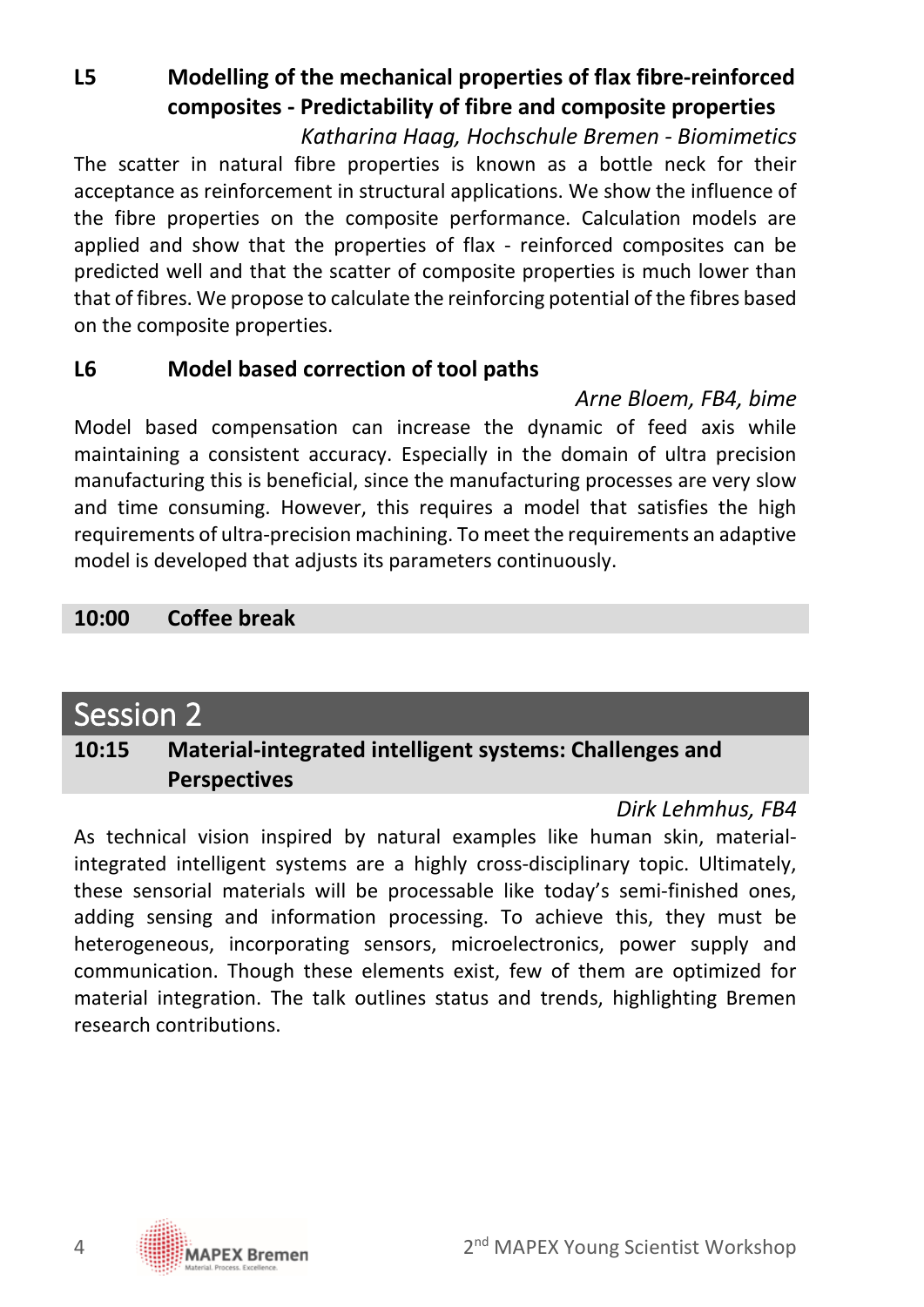#### **10:45 Lightning Presentations**

#### **L7 Ultra precision balancing of air bearing spindles during rotation**

#### *Eike Foremny, FB4*

In order to cut surfaces in optical quality air bearing spindles are used. These must be precisely balanced to achieve the required true running accuracy as well as to avoid damaging the air bearings. In this project a balance system based on the rotational redistribution of mass is developed. The required torque to shift the balance masses is generated by an ultra sonic motor. The system is able to rotary shift balance masses while mounted on a operating spindle.

#### **L8 Thermal issues of rotary swaging**

*Yang Liu, FB4, bime*

During rotary swaging the local temperature can be high enough to affect the material properties. Better understanding of the thermal issues and improvement of forming performance are needed. The sources and sinks of heat and their influences are considered.

#### **L9 Micro Applications of Electromagnetic Forming**

*Lasse Langstädtler, FB4, bime* Electromagnetic forming is a high speed forming process where one part of the tool is replaced by a strong electromagnetic field. This field generates a contactless working force on the sheet. The major advantage is the very high deformation rate which leads to higher plasticity of the sheet metal material and shorter cycle times. The challenge of forming thin sheet metals is the decreasing of body forces and the local heating by eddy currents that can melt or even vaporize the material. The aim is to overcome the challenges for micro applications like micro embossing, cutting and joining.

#### **L10 Potentials of Dry Rotary Swaging**

#### *Marius Herrmann, FB4, bime*

Rotary swaging is a cold bulk forming process. The established processes use lubricants which fulfill necessary functions such as lubricating, cooling and cleaning of the tools. Disadvantages caused by lubricant are costs of recycling, replacement of lost coolant and for the cleaning of the workpiece. To eliminate the lubricant it is necessary to substitute the functions in other ways. A straight way forward to cope with this challenges is the combination of coating and structuring of the tools.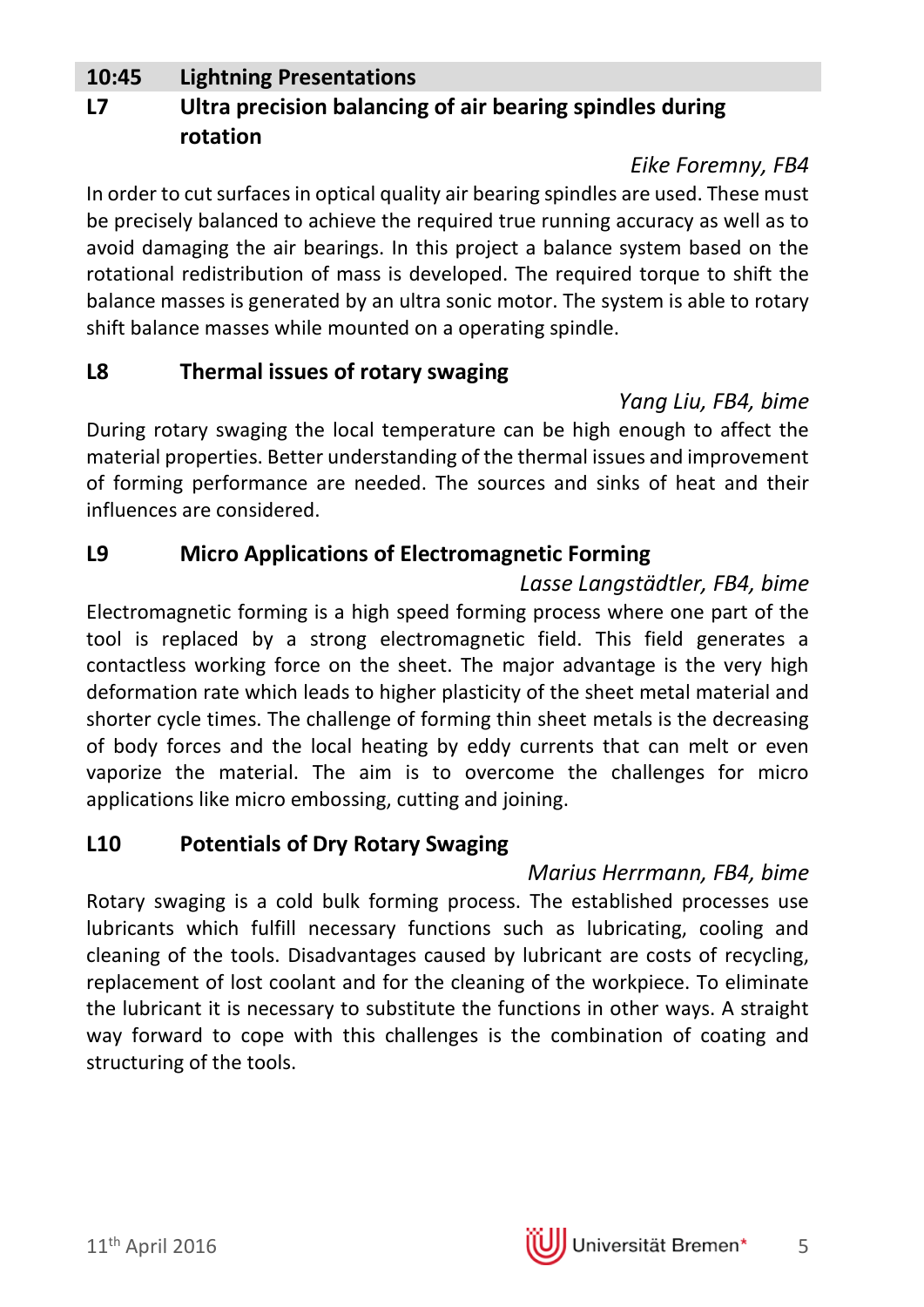### **L11 Process combination of rotary swaging and extrusion**

*Svetlana Ishkina, FB4, bime*

Micro rotary swaging is a cold forming process which changes the microstructure of the workpiece material. This project aims at an improvement of the material properties of the swaged parts for further forming operations such as extrusion. For this purpose the geometry of the dies and the process kinematics are adapted.

#### **L12 Multi-Slip 3D Continuum Dislocation Dynamics Simulations of Dislocation Structure Evolution in Bending of a Micro-Beam**

*Alireza Ebrahimi, FB4, Werkstoffmechanik - Computational Material Modeling*

A persistent challenge in multi-scale modeling of materials is the prediction of plastic materials behavior based on the evolution of the dislocation state. An important step towards a dislocation based continuum description was recently achieved with the so called continuum dislocation dynamics (CDD). The lowest order closure of CDD employs three internal variables per slip system, namely the total dislocation density, the classical dislocation density tensor and a so called curvature density.

#### **L13 Preparation and Properties of inverse Nanoparticle–Polymer– Composite–Layers**

#### *Ron Hoffmann, FB2, IFAM*

In contrast to conventional nanoparticle–polymer–composite preparation, the inorganic particle framework will be prepared prior to infiltrating it with the monomer followed by polymerization. The kinetics and physics will be evaluated and the monomer turnover will be determined. Cure shrinkage will be examined by various methods. The inverse composites possess great potential as a thin– film–layer for photo catalysis, water-splitting reactions and biological sensors in liquid environments.

#### **L14 Methodology to indentify the machine settings in production processes**

#### *Marc Redecker, FB4, BIK - Institut für integrierte Produktentwicklung*

Within a production process with different process steps materials are produced to a final product. The materials are liable to a strong variability relating to material quality and has a nominal-actual value difference. During the production process incorrectly machine settings lead to a further accumulation of variations in quality. The outcome of this is a final product with high quality variations. The question is which methodology can be used to identify the relationships between input parameters , machine parameters and final product quality.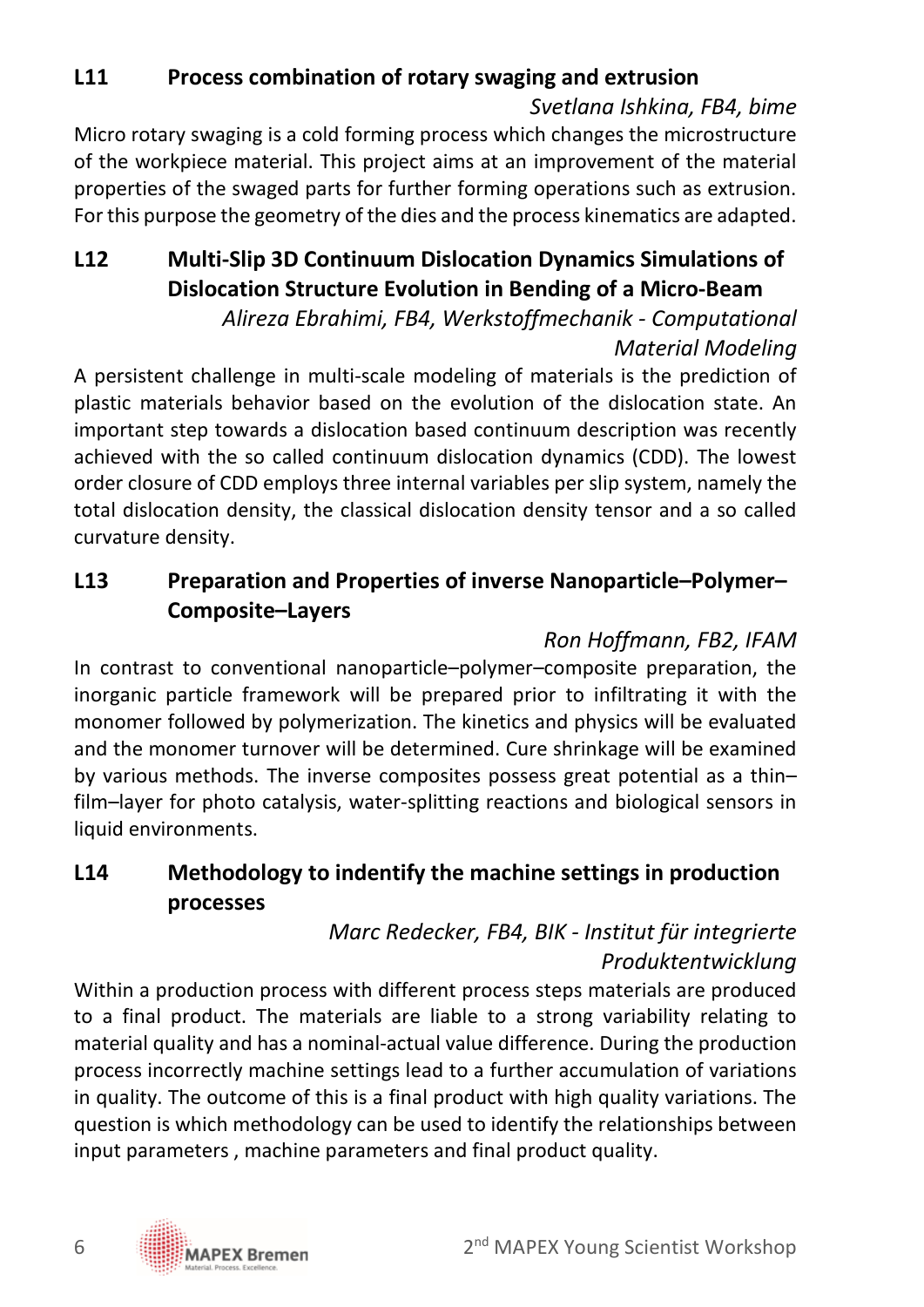### Poster Session 1

#### **11:30 Poster session and coffee break**

### Lunch Break

#### **12:30 Lunch (Mensa)**

#### Session 3

#### **13:30 Materials science meets biology: Synthetic cell systems**

*Dorothea Brüggemann, Emmy Noether research group for nanostructured biomaterials, Institute for Biophysics, FB1*

Biomedical applications ranging from tissue engineering to drug delivery systems require the development of versatile biomaterials and model systems, which can facilitate cell dhesion. We have recently established a minimal cell model to study cell adhesion with reduced molecular complexity. Using lipid vesicles with reconstituted adhesion proteins we were able to mimic cell adhesion on different extracellular matrix proteins. Further on, we introduced a novel extrusion approach to prepare biopolymer nanofibers, which mimic the extracellular environment. Ceramic alumina nanopores were used to extrude various biopolymers into nanofibrous scaffolds with reproducible fiber diameters. An important advantage of this method is the use of physiological buffers, which supports the biological functionality of our new biomaterials.

#### **14:00 Lightning Presentations**

#### **L15 LifeChip - Seeding and feeding of mammalian cells**

*Frank Bunge, FB1, IMSAS*

The LifeChip-Project aims at designing a microchip which enables the cultivation of mammalian cells. Cells will be seeded on specific spots , fed nutrition and oxygen and will be detached. Using hydrogels will create porous walls for the transport of nutrition as well as Parylene to manipulate the surface properties.

#### **L16 Functional porous ceramics for biotechnological applications**

*Gesa Hollermann, FB4, Advanced Ceramics* Enzyme-based processes offer great potential for resource-efficient degradation of harmful substances. Porous Al2O3-SiO2 carriers will be fabricated via ionotropic gelation of alginate, featuring hierarchically pore sizes, high surface area, high solvent stability. The influence between carrier features, surface functionalization, flow conditions and enzyme-specific properties will be addressed. The model enzymes catalase and glucoseoxidase perform sequential reactions which are easy to detect.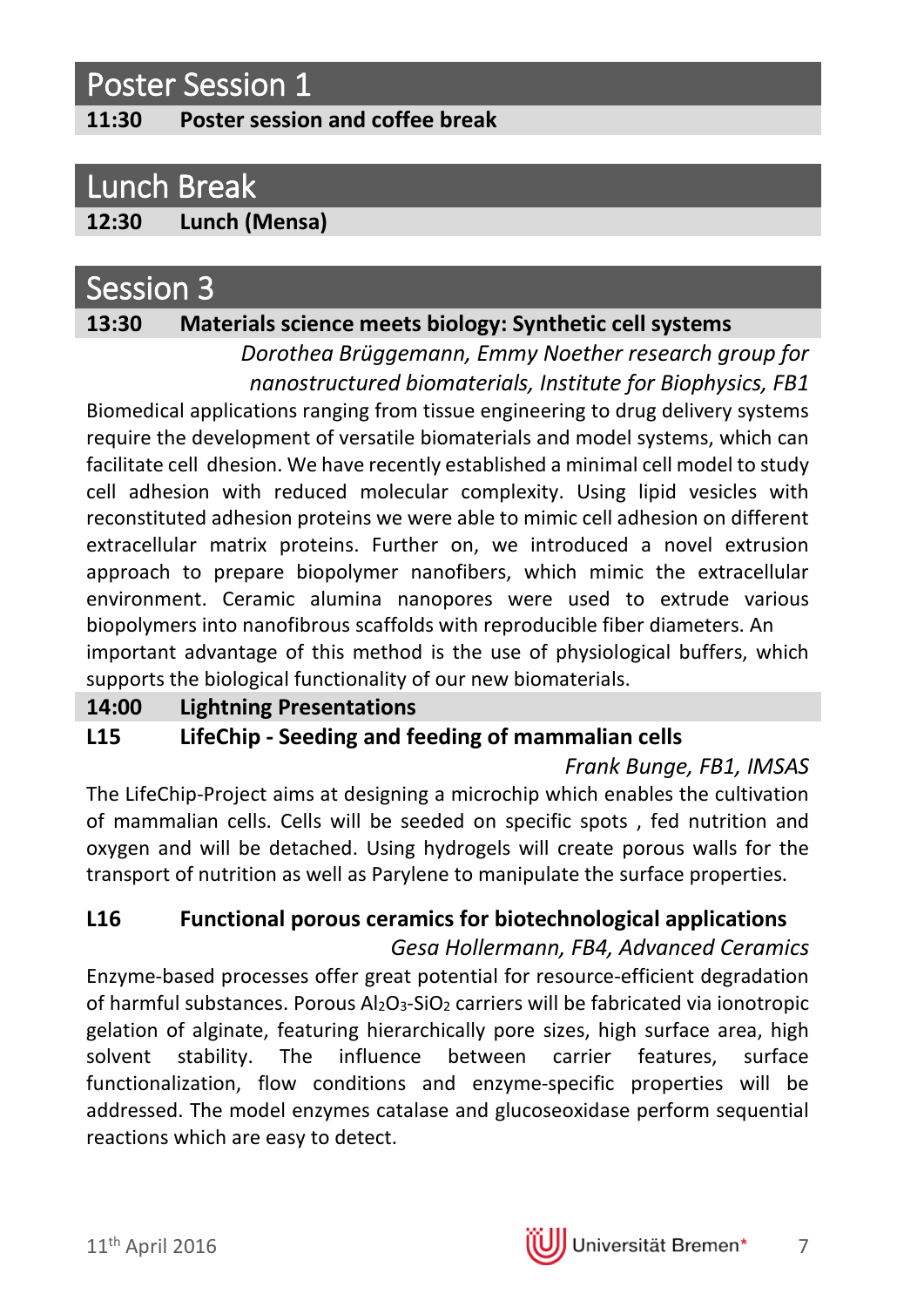#### **L17 Proteolytic ceramic capillary membranes for the preparative production of bioactive peptides**

#### *Marieke Hoog Antink, FB4*

Bioactive peptides have a significant impact on the human metabolism and its regulation. To a great extent, these peptides and their source proteins have not been systematically identified and characterized yet. For the production of defined peptide fingerprints, protease-functionalized ceramic capillary membranes were used to hydrolyze a model protein under continuous flow conditions. A dependence of the obtained fingerprint on the applied flow rate was observed.

#### **L18 Binding affinities and adhesion phenomena at the interface between binding peptides and zinc oxide**

#### *Monika Michaelis, FB4*

This project will focus on the estimation of the binding affinities and adhesion phenomena like structural changes at the interface of binding peptides and zinc oxide via a combined approach of experimental and computational techniques and therefore will highlight the molecular nature of the interaction and elucidate the driving forces determining a peptide to be a specific binder.

#### **L19 Growth of transition metal dichalcogenides on Ru(0001) and Si(111)**

*Moritz Ewert, FB1, Institute of Solid State Physics* Transition metal dichalcogenides (TMDCs) are known for their graphene-like electronically properties. Contrary to graphene, TMDCs possess a direct band gap, which allows TMDCs to be used as transistors, emitters, or detectors. Whereas most of the research uses exfoliated monolayers of TMDCs, this research is focusing on the epitaxial growth of tungsten disulfide and molybdenum disulfide under ultra-high vacuum (UHV) conditions. This approach allows the investigation of the chemical composition by X-ray photoelectron spectroscopy, the morphology by scanning tunneling microscopy and low-energy electron diffraction, and the growth process itself by low-energy electron microscopy.

#### **L20 Identification of nanoscale phases using low energy electron microscopy by numerical I(V) analysis**

*Martin Hoppe, FB1, Institute of Solid State Physics* Low Energy Electron Microscopy (LEEM) is a method for investigating surface structures and morphologies. In LEEM crystal phases differing in sturcture or chemical composition may exhibit different intensities at a given energy. But, this does not allow for a definite identification especially on very heterogeneous surfaces. By numerical analysis and comparison of intensity-voltage I(V)-curves, which represent reliable fingerprints for each component, the identification and 2D mapping of the contributing surface phases is achieved.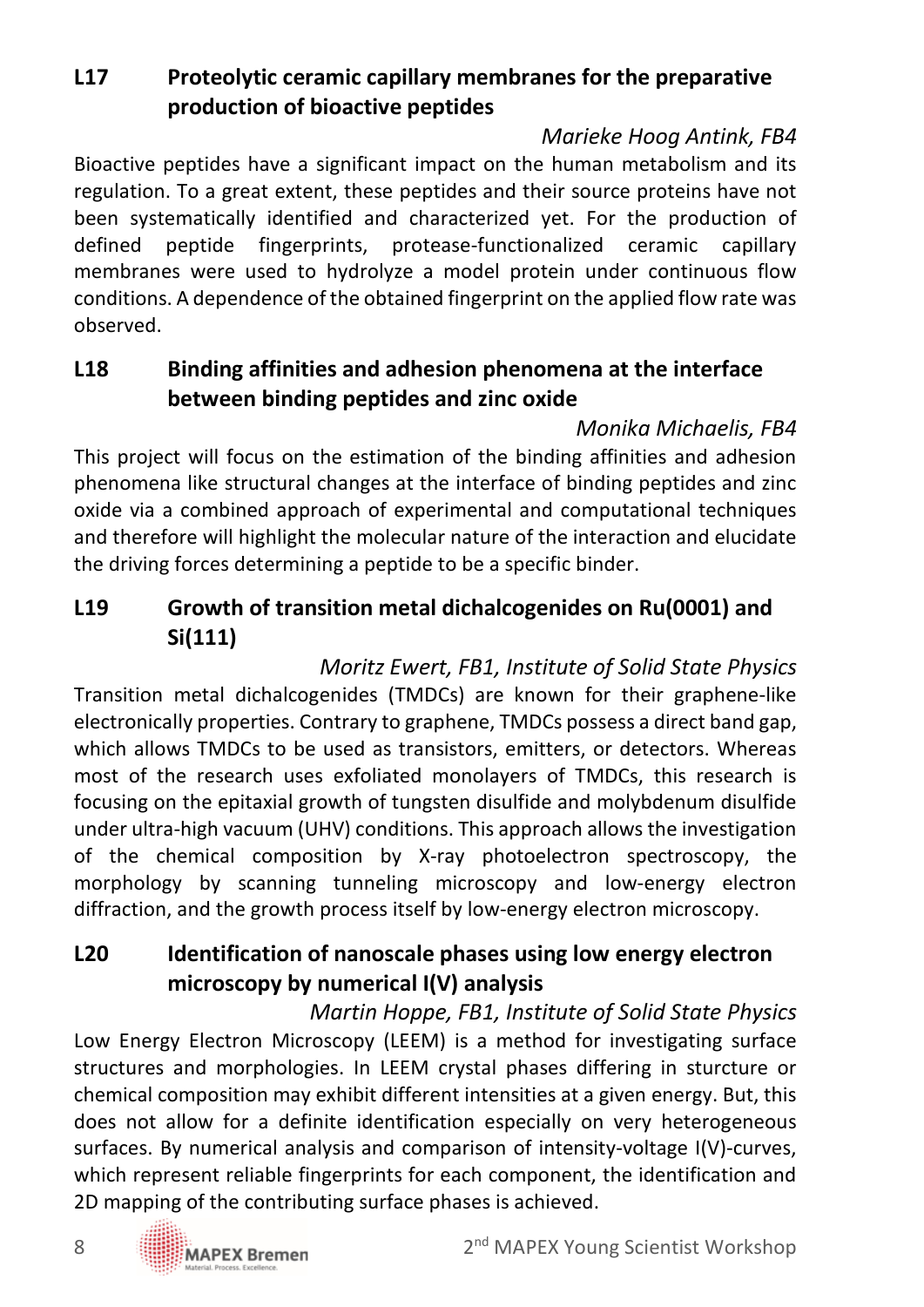**L21 Growth, structure and morphology of NiGe and SnGe nanostructures on Ge(001)**

*Nicolas Braud, FB1, Institute of Solid State Physics* Nickel germanide is a promising candidate as a contact material in MOSFETs and is expected to play an important role in future Ge-based electronics due to its low formation temperature and low resistivity. In this context, SnGe can be used as channel material to improve the CMOS performance, as it has an even higher carrier mobility than Ge. Here we present an in-situ investigation of the growth of nickel germanide and SnGe at various temperatures on the Ge(001) surface by means of low-energy electron microscopy (LEEM) and micro diffraction ( $\mu$ LEED). We observe the growth of compact and elongated islands along two orthogonal directions after nickel deposition at 450∘C and 530°C. We also show that with increasing temperature, the size of the NiGe islands increases while the island density drastically decreases, showing an Arrhenius like behavior. Subsequent thermal annealing above 600°C results in the dissolution of the NiGe islands into the bulk substrate. Finally we compare the results obtained with the NiGe and those obtained with SnGe.

#### **L22 Growth and characterization of thin vanadium dioxide films**

*Jon-Olaf Krisponeit and Simon Fischer, FB1, Institute of Solid State Physics*

Vanadium dioxide exhibits a metal-insulator transition near room temperature, comprising a rich phenomenology that is still not fully understood. Close to the transition, the system responds sensitively to uniaxial substrate-induced stress, resulting in a wide variation of the transition temperature. In this contribution, thin VO<sub>2</sub> films were grown on TiO<sub>2</sub>(001) and TiO<sub>2</sub>(110) substrates by molecular beam epitaxy. Different growth methods were used: (1) vanadium evaporation under  $O_2$  ambient, (2) cyclic vanadium deposition and post-annealing in  $O_2$  and (3) cyclic vanadium deposition and oxidation with an oxygen plasma source . The prevalence of the  $V^{4+}$  oxidation state is confirmed by x-ray photoelectron spectroscopy (XPS). The surface structure is analyzed with low energy electron diffraction (LEED), indicating an epitaxial growth on the substrate and good crystallinity of the films. Scanning tunneling microscopy (STM) reveals continuous films of VO<sub>2</sub> on both substrates, we found faceting in the case of  $(110)$  substrate orientation, but terraces on (001) substrates.

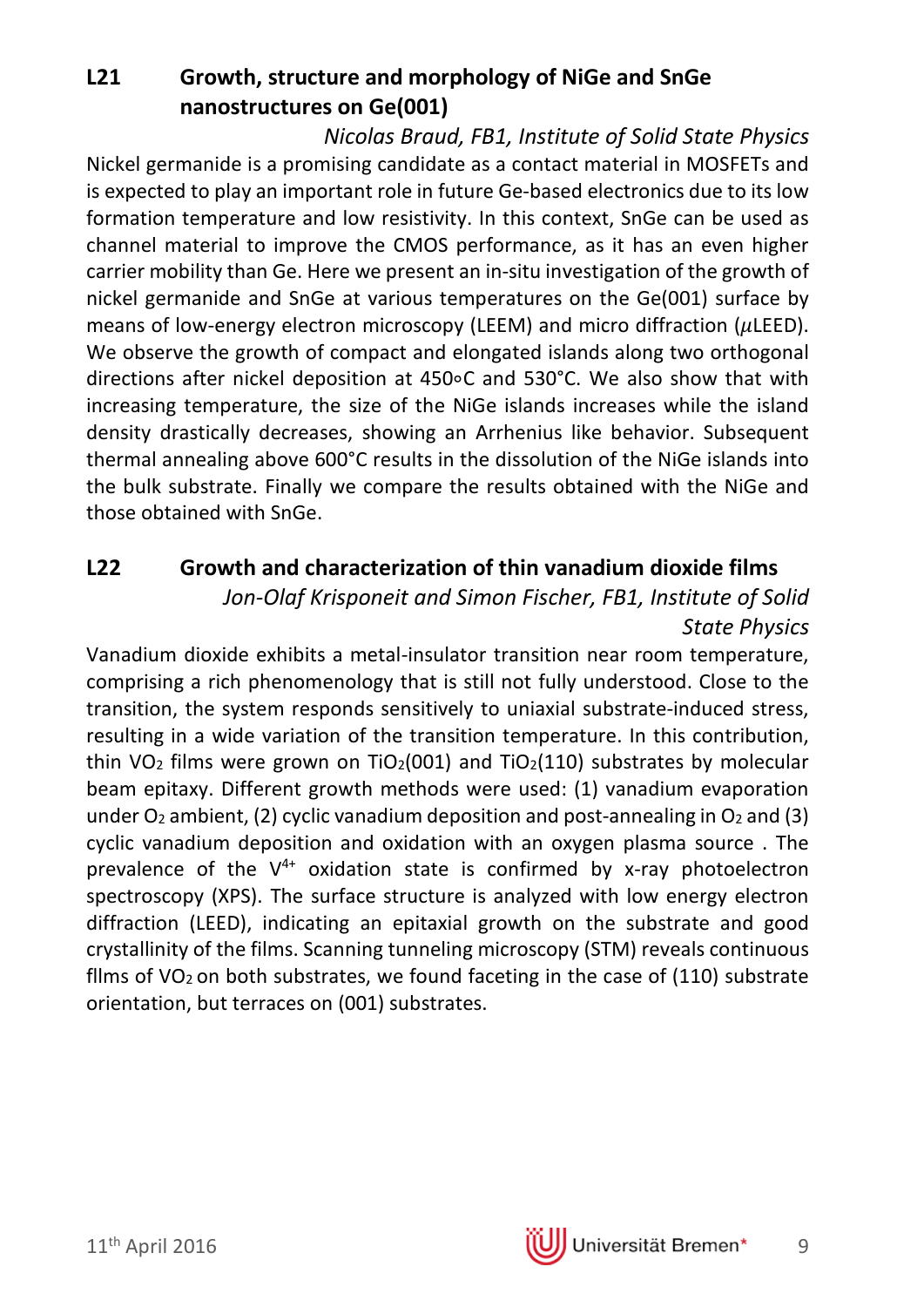#### **L23 Influence of metal dopants on the catalytic properties of epitaxial rare earth oxide thin films**

#### *Simona Keil, FB2, IAPC*

One strategy to improve activity and selectivity of metal oxide catalysts is to dope them with a second metal to generate new active centers. Previous studies have shown that methanol, water and CO show an intriguing chemistry on samaria films and islands epitaxially grown on Pt (111). In a new UHV study we aim at modifying and finally tuning the catalytic behavior of the samaria thin films by doping with palladium and titanium as low and high valence dopants.

#### **L24 Selective oxidation of alcohols using unsupported highly porous gold as catalyst in liquid phase**

#### *Anastasia Lackmann, FB2, IAPC*

Catalysis using gold has become popular due to its unique catalytic and chemical activity. Highly porous gold (npAu) material was discovered to be an active and stable catalyst in model experiments and gas phase catalysis. To understand its catalytic behavior in liquid phase catalysis, selective oxidation reactions of alcohols are ideally suited as a test reactions developing npAu as a green economically benign catalyst.

#### **L25 Speckle-based 2D Sensor**

#### *Alexej Horosko, FB4*

By using speckle correlation it is possible to calculate the displacement of two images with accuracy in the sub-pixel range. From images taken of moving surfaces the corresponding positions can be calculated with the speckle correlation. Furthermore due to the phenomenon of the Laser-Speckle on rough surfaces a pattern can be obtained that is suitable for precise measurements. The resolution and precision depends on the effective pixel-size and the characteristics of the images.

#### **L26 Ultra-thin capacitive foil sensor for characterization of an adhesive joint**

#### *Martina Hübner, FB1, IMSAS*

We present an ultra-thin capacitive foil sensor to monitor the curing of an adhesive joint. The sensor is a comb structure to measure the impedance of the adhesive over frequency. The structures are realized with microtechnologies, therefore they are ultra thin and flexible. Due to the progression of the impedance over time it is possible to draw conclusions about the curing process. With the presented sensor the curing of an adhesive can be measured.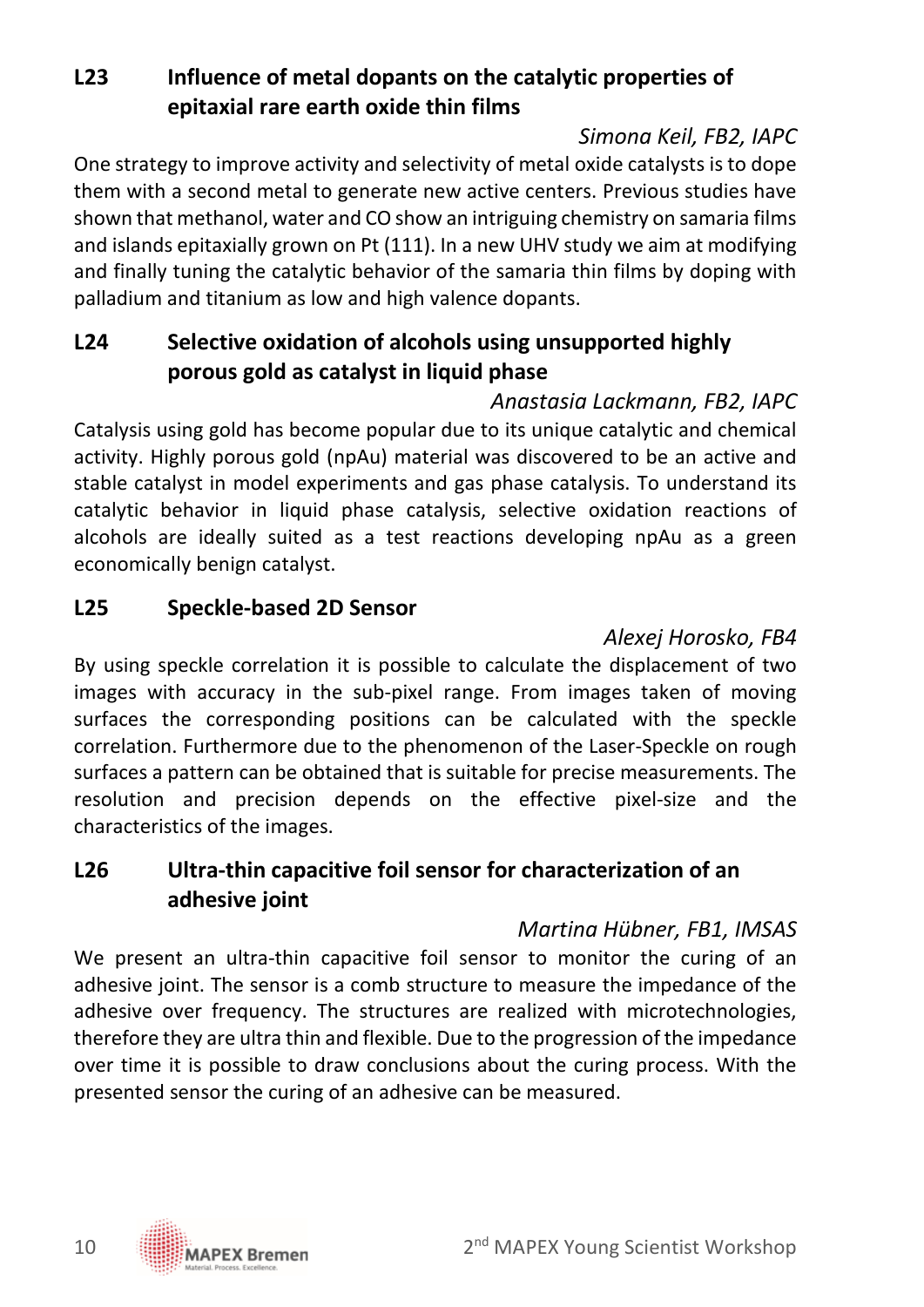#### **L27 Wall effects on gas flow in large, alkyl-functionalized mesopores**

#### *Benjamin Besser, FB4, Advanced Ceramics*

The gas permeation properties of mesoporous membranes with 20nm pore size are influenced by an altered surface chemistry. An alkyl-functionalization leads to a reduced permeability of an order of magnitude and an increased selectivity towards CO2 which increases with temperature up to 30%. Both, the reduced permeability and the increased selectivity are not in agreement with the Knudsen theory, which is considered to be applicable.

### Poster Session 2

**15:00 Poster session and coffee break**

### Notes …

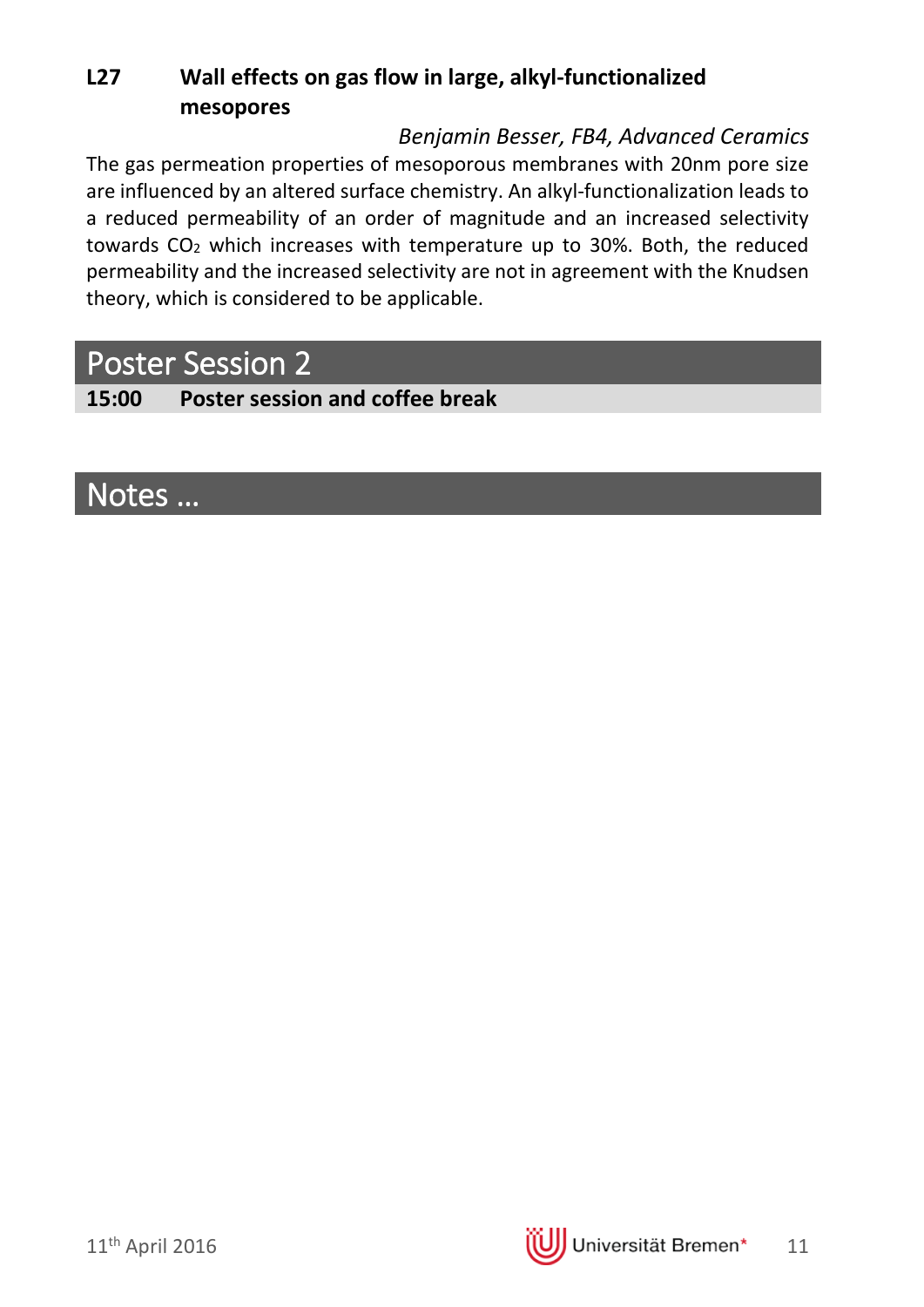### 16:00 Plenary Lecture

#### **Novel aqueous zinc-ion battery based on copper hexacyanoferrate for grid energy storage**

#### *Fabio La Mantia, FB4, Energiespeicher- und Energiewandlersysteme*

The need of economically feasible large-scale energy storage systems is the key factor in increasing the installation in the grid of volatile power sources, such as wind and solar. Aqueous metal ion batteries have shown to be a possible technology, which has the characteristics necessary for this application, such as safety, cost, and power output. Here, we report a new zinc-ion battery based on copper hexacyanoferrrate and Zn foil in 20 mM ZnSO4, a nontoxic and noncorrosive electrolyte with pH 6. The voltage of this novel battery system is as high as 1.73 V. Cycled at a specific current of 60 mA  $g^{-1}$  (1C), the battery has shown a specific charge of 54 mAh  $g<sup>-1</sup>$ , retention of specific charge after 100 cycles equal to 96.3%, and coulombic efficiency close to 99% during all the cycling. When the cycling rate was increased to 150, 300, and 600 mA  $g^{-1}$ , the reversible specific charge decreased to 96.1, 90 and 81 % of the initial value, respectively. The behavior of



the system was reversible, upon decreasing the specific current back to 60 mA  $g^{-1}$ . This suggests that the aqueous rechargeable CuHCF-Zn battery can be charged and discharged very rapidly without affecting the stability of the electrodes. This property is ideal for its use in grid, where fast changes in the

**Figure:** *Charge-discharge profile at different cycles of CuHCF (solid line), Zn film (dashed line)*

regime are required. The average specific power of the cell during discharge at 60 mA  $g^{-1}$ was 52.5 W kg<sup>-1</sup> on the basis of the electrode active materials, and a specific power of 477 W kg<sup>−</sup><sup>1</sup> at 10C was reached.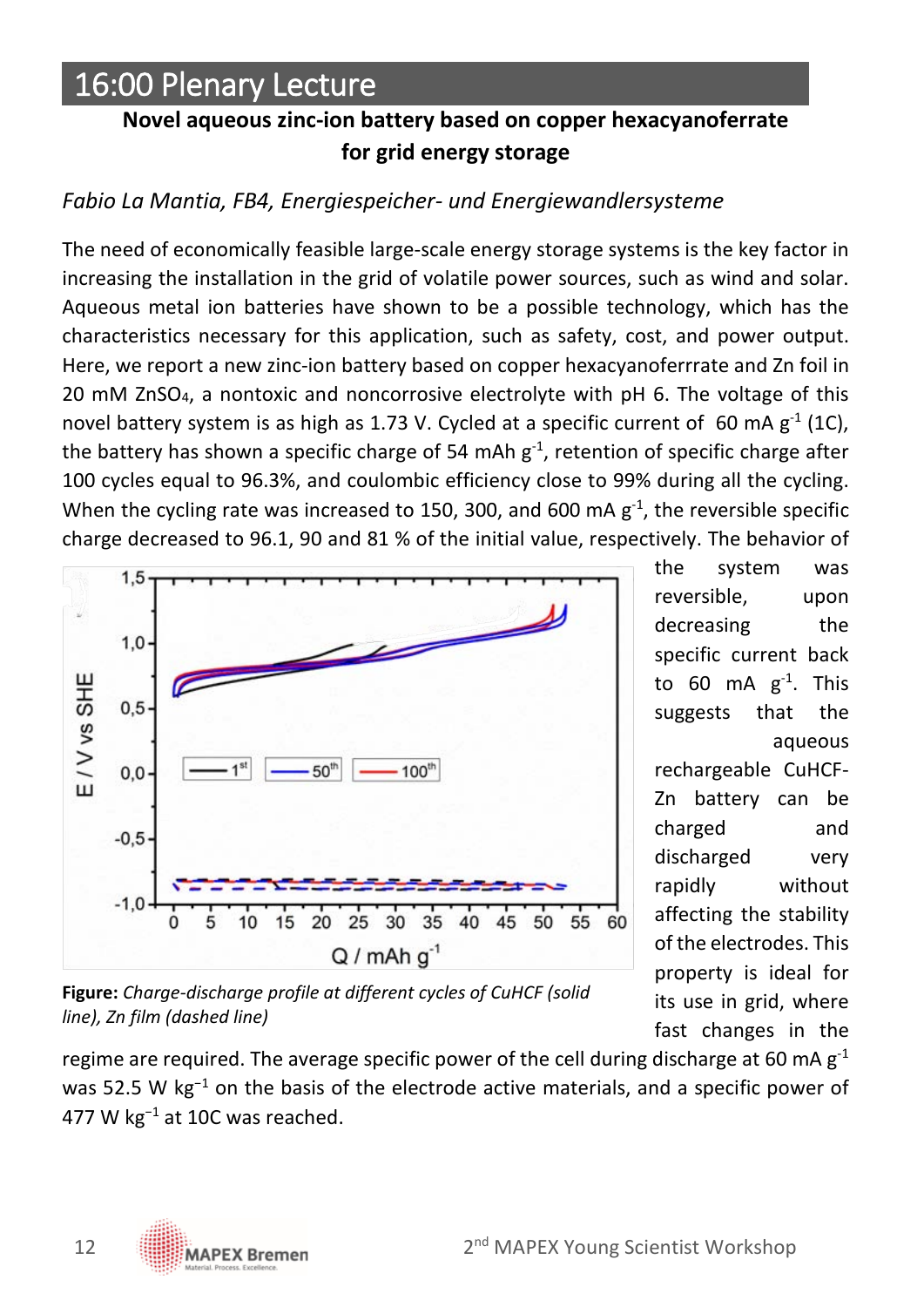### Social Event

**17:00 End of workshop**

*move to Schwarzlichthof*

#### **18:00 Dinner and blacklight minigolf**

#### *Schwarzlichthof Bremen*

**??? open end**



### Organizing committee

**Hanna Lührs**, MAPEX **Susan Köppen**, FB4 **Michael Fischer**, FB5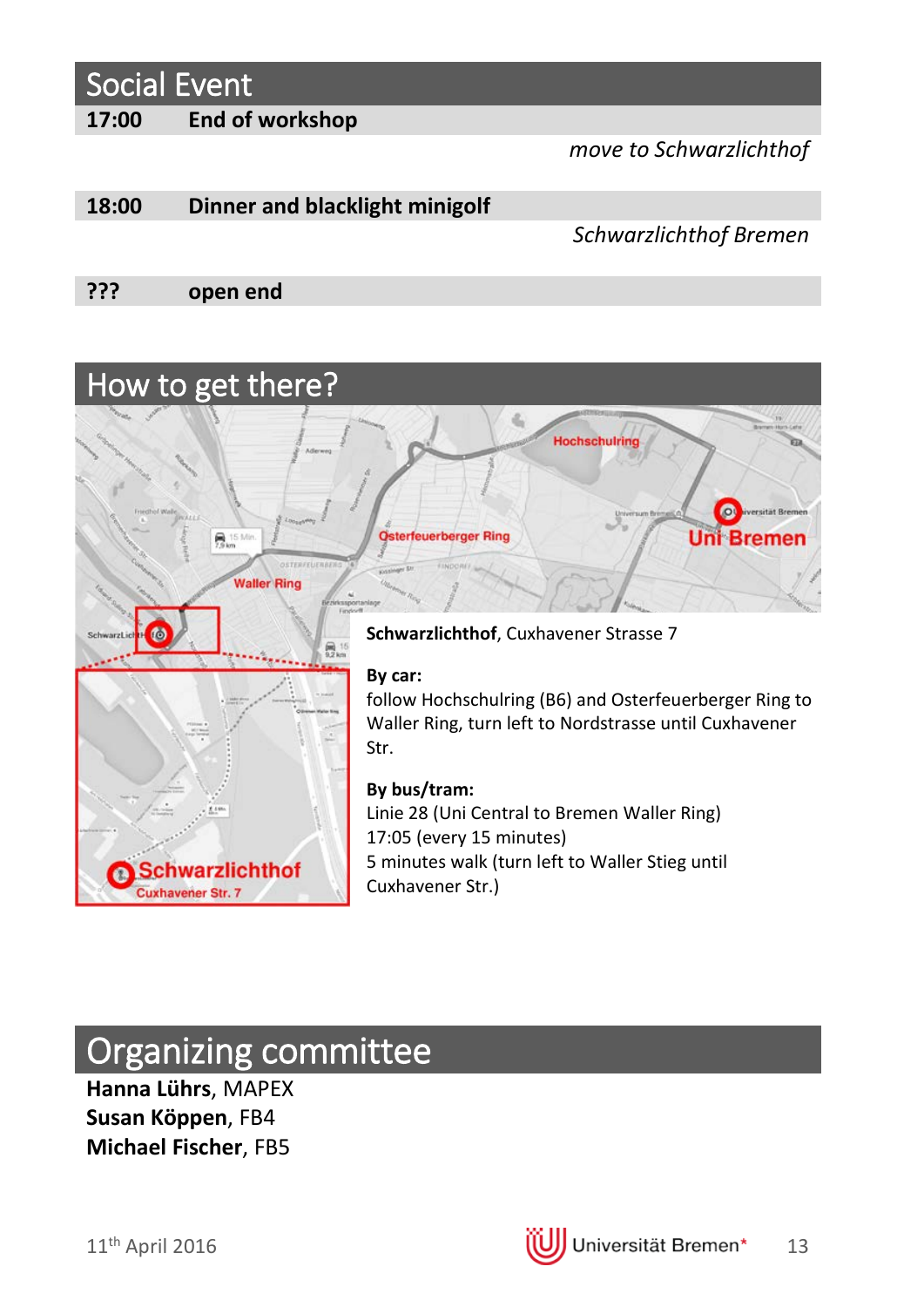### 2nd MAPEX Young Scientist Workshop

### List of Participants

- 1. **Albrecht, Katharina**, Hochschule Bremen Fachrichtung Bionik
- 2. **Aminian, Alieh**, FB4
- 3. **Bardenhagen, Ingo**, FB4, Innovative Sensor and Functional **Materials**
- 4. **Baric, Valentin**, FB4, IWT
- 5. **Besser, Benjamin**, FB4, Advanced Ceramics
- 6. **Bloem, Arne**, FB4, bime
- 7. **Braud, Nicolas**, FB1, Institute of Solid State Physics
- 8. **Brüggemann, Dorothea**, FB1
- 9. **Bunge, Frank**, FB1, IMSAS
- 10. **Delle Piane, Massimo**, FB4, BCCMS
- 11. **Dirks, Jan-Henning**, Hochschule Bremen Biomimetics
- 12. **Dittmar, Anna**, FB4
- 13. **Dumstorff, Gerrit**, FB1, IMSAS
- 14. **Ebrahimi, Alireza**, FB4, Werkstoffmechanik Computational Material Modeling
- 15. **Ewert, Moritz**, FB1, Institute of Solid State Physics
- 16. **Fischer, Simon**, FB1, Institute of Solid State Physics
- 17. **Fischer, Michael**, FB5, Crystallography
- 18. **Flosky, Hendrik**, BIAS
- 19. **Foremny, Eike**, FB4
- 20. **Franke, Jan**, FB4, BIK Institut für integrierte Produktentwicklung
- 21. **Glenneberg, Jens**, FB4
- 22. **Haag, Katharina**, Hochschule Bremen Biomimetics
- 23. **Herrmann, Marius**, FB4, bime
- 24. **Hildebrand, Nils**, FB4, BCCMS
- 25. **Hoffmann, Ron**, FB2, IFAM
- 26. **Hollermann, Gesa**, FB4, Advanced Ceramics
- 27. **Hölzen, Hauke**, FB5
- 28. **Hoog Antink, Marieke**, FB4, Advanced Ceramics
- 29. **Hoppe, Martin**, FB1, Institute of Solid State Physics
- 30. **Horosko, Alexej**, FB4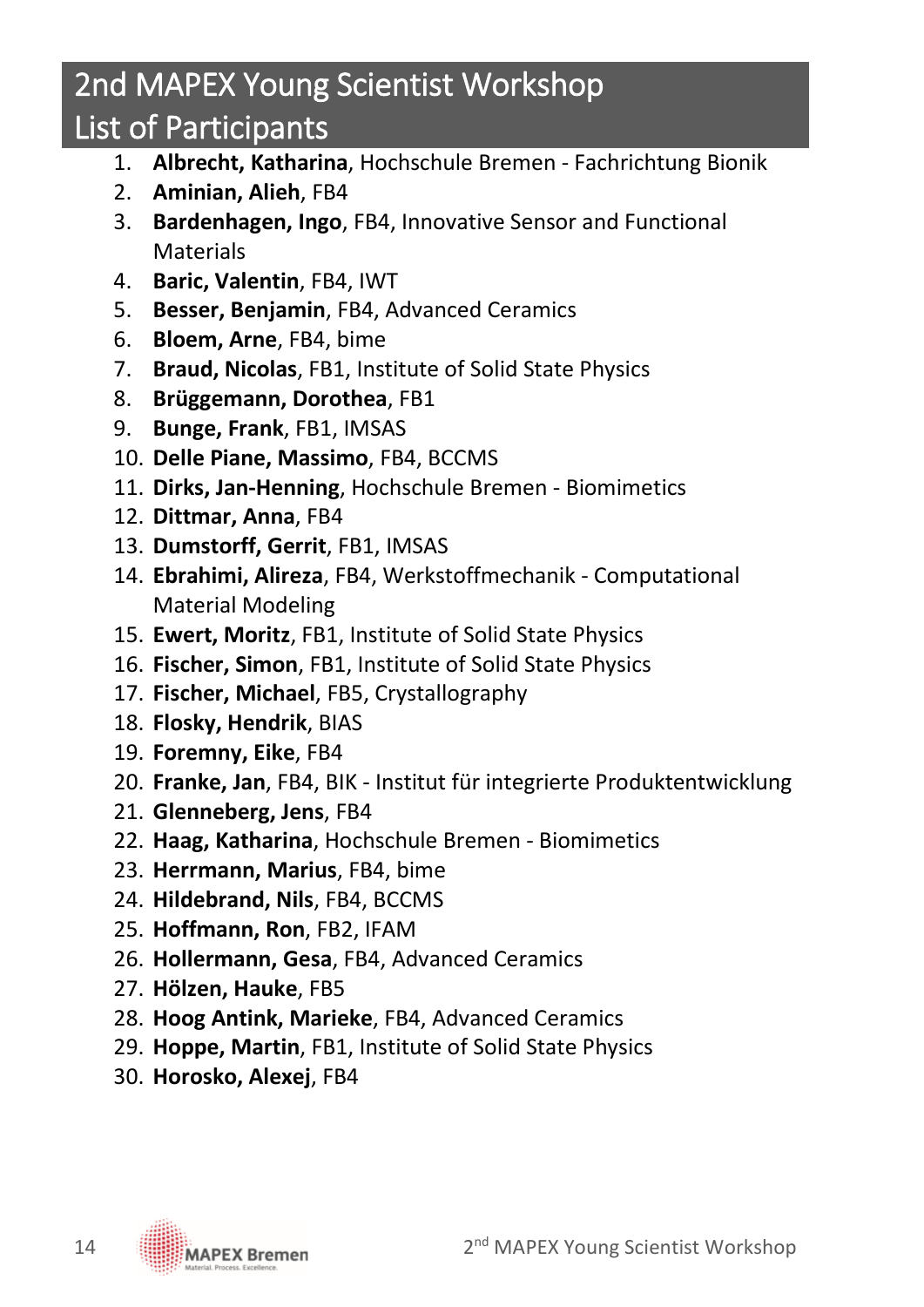### 2nd MAPEX Young Scientist Workshop

### List of Participants

- 31. **Hübner, Martina**, FB1, IMSAS
- 32. **Ishkina, Svetlana**, FB4, bime
- 33. **Keil, Simona**, FB2, IAPC
- 34. **Kerlé, Daniela**, FB4
- 35. **Klein, Thorsten**, FB1, BIAS
- 36. **Köppen, Susan**, FB4, BCCMS
- 37. **Krisponeit, Jon-Olaf**, FB1, Institute of Solid State Physics
- 38. **Krummrich, Daro**, FB4, Fachgebiet für Werkstoffmechanik
- 39. **La Mantia, Fabio**, FB4
- 40. **Lackmann, Anastasia**, FB2, IAPC
- 41. **Langer, Frederieke**, FB4, IFAM
- 42. **Langstädtler, Lasse**, FB4, bime
- 43. **Laube, Jens**, FB4, BCCMS
- 44. **Lehmhus, Dirk**, FB4
- 45. **Lid, Steffen**, FB4, Hybrid Materials Interfaces Group
- 46. **Liu, Yang**, FB4, bime
- 47. **Lorenz, Jonathan**, FB4
- 48. **Lucklum, Frieder**, FB1, IMSAS
- 49. **Lührs, Hanna**, MAPEX
- 50. **Michaelis, Monika**, FB4
- 51. **Ohlendorf, Jan-Hendrik**, FB4, BIK Institut für integrierte Produktentwicklung
- 52. **Redecker, Marc**, FB4
- 53. **Robben, Lars**, FB2, Institut für Anorganische Chemie und Kristallographie
- 54. **Schenck, Christian**, FB4
- 55. **Schönemann, Lars**, FB4, LFM
- 56. **Struß, Adrian**, FB4, Bremer Institut für Strukturmechanik und Produktionsanlagen
- 57. **van den Driesche, Sander**, FB1, IMSAS
- 58. **Weber, Lena**, FB1